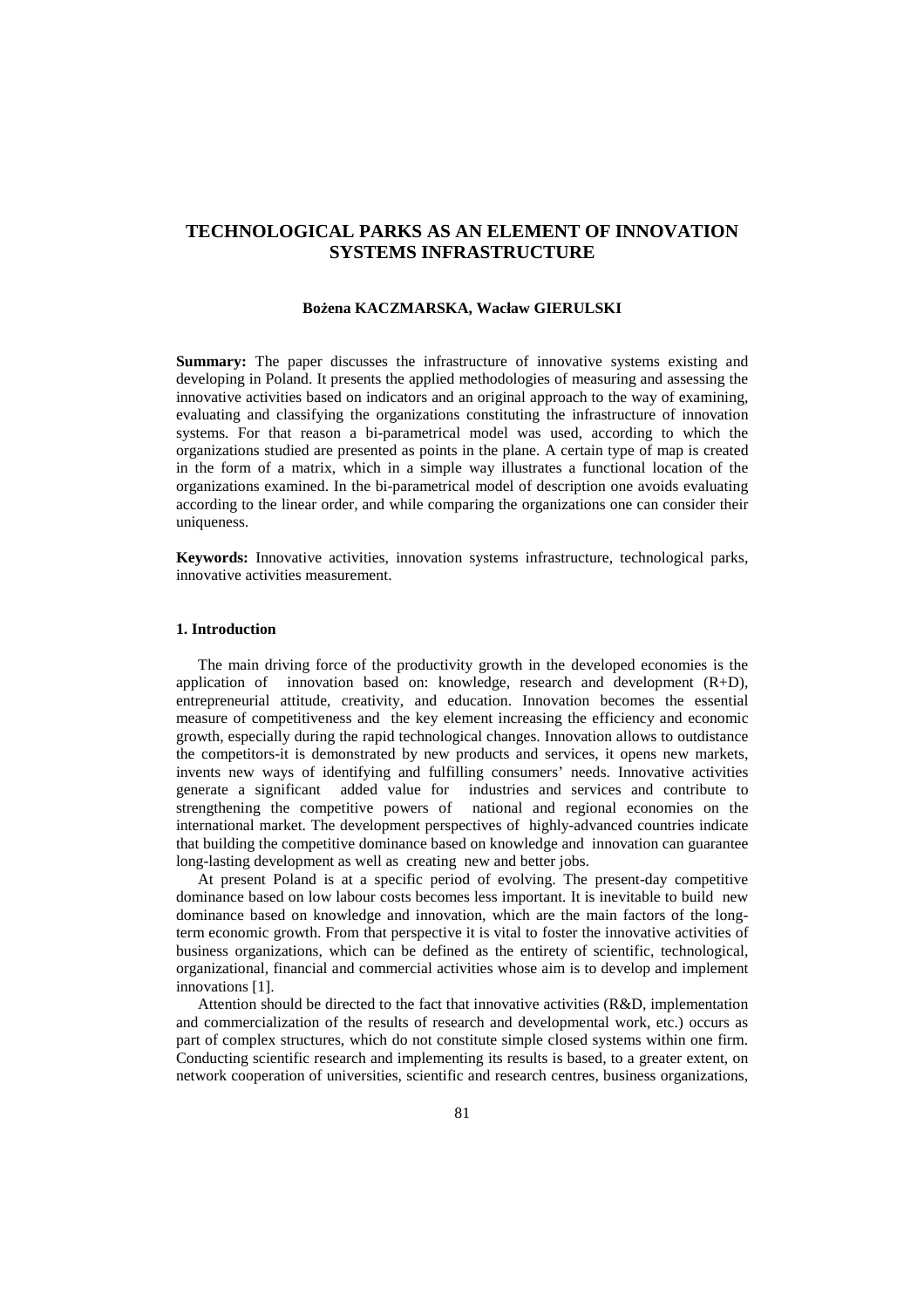and institutions supporting innovations, entrepreneurship, and technology transfer. Studies show that research and innovative activities as well as implementing new products and solutions requires a new approach including the Open Innovation principle [2]. While applying the Open Innovation approach business organizations should use their own ideas as part of their research work, as well as applying external solutions. They should also make use of the internal and external ways of facilitating the market. It constitutes key conditions for meeting technological expectations and challenges.

### **2. Institutions of the innovative business environment**

Organizational structures forming innovation systems aim at conducting innovative activities. In order to meet the challenge of the Open Innovation concept they form teams, whose members come usually from different entities with a different organizational structure and operate within different legal and ownership systems. The innovative activities are carried within a structure which can be described as multidisciplinary and includes enterprises with high and medium technologies, universities, research and development entities, business environment institutions, among which are: centres of excellence, centres for technologies transfer, technological parks and incubators, centres for advanced technologies, clusters, funds such as loan, venture capital, seed, and guarantee, etc.

The organizations constituting the innovation and entrepreneurship centres play an important role within the above-mentioned structures. They facilitate technology transfer and actively participate in the formation of environment which can absorb innovative solutions, expect the new and thus generates conditions in the society for producing innovative products, which demands entrepreneurial attitudes, oriented towards the application of knowledge. The properly shaped environment enforces the development of innovative solutions, needless to say, those which are demanded at a particular time period (Pull strategy). Their implementation is in favour of development, because innovative products find consumers. In this way a low effective Push strategy is replaced, in which the innovative solutions creators attempt to "push" them into the market. These solutions at that moment are often not expected by the market [3].

Analyzing the issues of innovation implementation and diffusion in professional literature, one can see that an insignificant percentage of population is interested in innovations while the majority adopt a passive attitude. E.M. Rogers divided the population into five groups [4]: innovators and early followers (about 16% of the population, in terms of sociology includes young people, well-educated, well and very well-off), early majority of followers ( 34% of the population, these are individuals of average social status, who based their decisions on the opinions of innovators and early followers), and late majority of followers and stragglers (about 50% of the population, elderly people with lower education and lower income). The analysis of the size of the groups of innovators and early followers indicates clearly how conservative in terms of innovation the society is, according to Rogers' model. The pro-innovative policy in particular regions should be active, complex and directed at young, well-educated generations.

The structure and range of tasks undertaken by particular institutions is determined by: the aims of local/regional development structure, cultural background, economic situations and the economic development level. At the same time there exists no universal organizational model functional for the institutions discussed. The operation of each is dependent on: reserves obtained from the shareholders, assumed mission, professional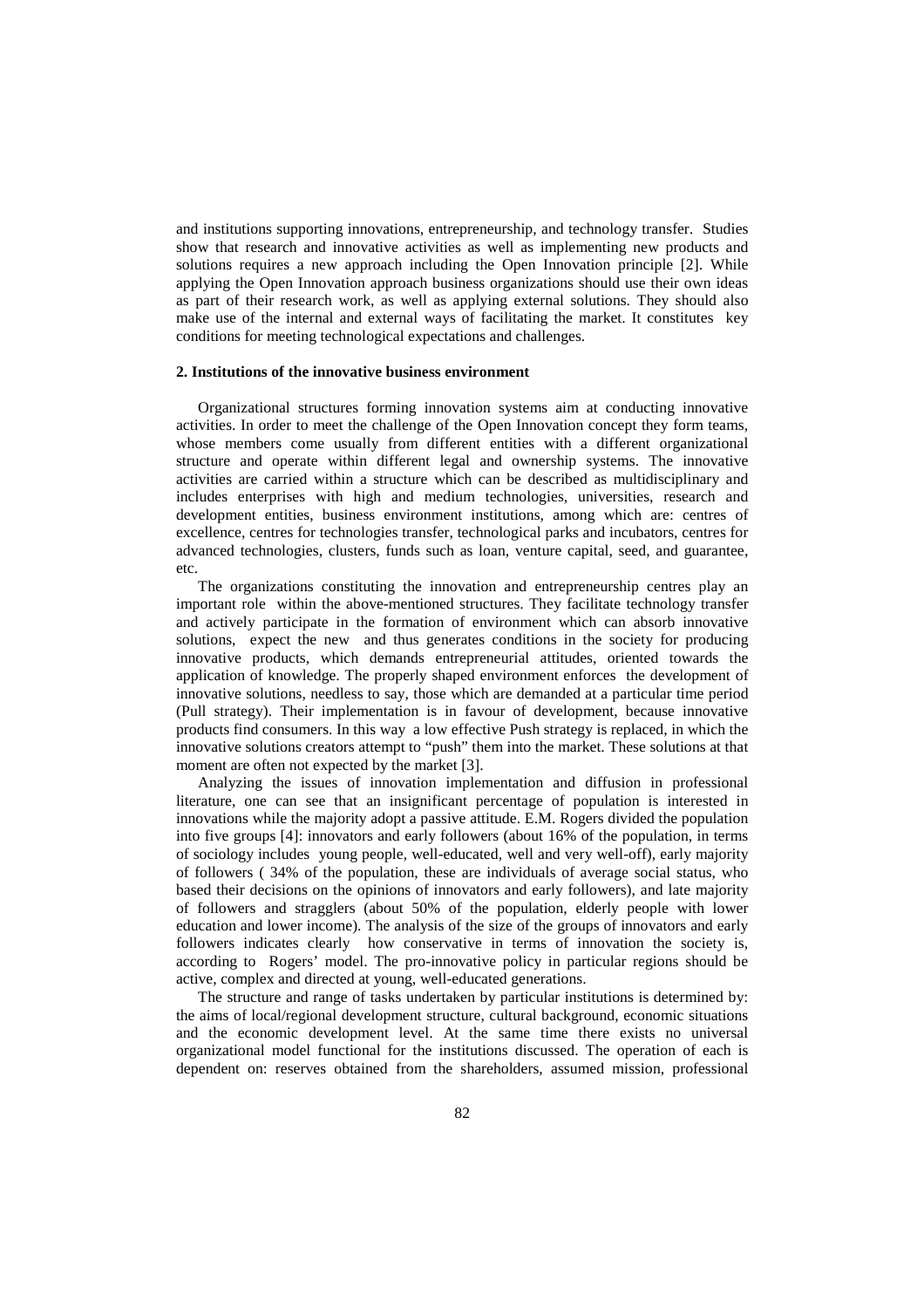competence and qualifications of workers, an opportunity to gain external means for statutory operation and their reception by the local community. Concentration of enterprises and business related services in a closed area creates "synergic effects", which in conjunction with the R&D activities and venture capital possibility, may be transformed into innovative environment. The contemporary network business needs the dynamic surroundings generating innovative abilities.

Functionally discussed institutions focus their activities in areas significant for the development processes where the innovative processes and entrepreneurship are supported in the form of:

- assistance in the transfer and commercialization of the new technologies within the scope of the technology transfer centres and technological parks,
- stimulation and management of knowledge and technology transfer between universities, research and development entities, enterprises and markets,
- spreading knowledge and skills through consultancy, training courses, and information in the form of training and consultancy centres,
- financial help in the form of para-bank loan funds, seed funds and guaranteed loans, network of business angels offered to individuals opening their own business and "young" firms without any loan history,
- assistance with creating new, innovative firms in the surroundings of scientific institutions and universities, started by the students, graduates, doctoral students, and research workers in the pre-incubators and academic entrepreneurship incubators,
- generous help in consultancy, technical issues and accommodation for the newly created enterprises in the entrepreneurship incubators and technological centres,
- clusters of enterprises and the animation of the innovative environment by joining business services and various forms of assistance for firms in a particular adapted area as part of the technological parks, business zones, and industrial parks.

Establishing this kind of centre may be supported by the administrative decisions and economic incentives, however their development and effective use requires engagement of well-educated people, young, full of ideas and courage to undertake innovative actions. Large urban centres have no problem with that as opposed to smaller towns, especially the poor "eastern wall", where the scarcity of effective actions as part of the social policy cannot stop young people with high intellectual potential from migration.

The analysis of the innovation and entrepreneurship centres location and operation in Poland indicates the tendency to concentrate the supportive activities in the regions with high economic potential and strong market. Subjects in the peripheral regions have, as a rule, weaker staff and poorer facilities. Thus the support system developing in Poland activates the areas which are already dynamic, and leads to even deeper development disproportion from a spatial perspective. Over the next years one should not expect further growth in the number of centres. Rather it is desirable that they become more professional in their operation. New institutions should evolve surrounded by science and research.

#### **3. Innovative activities examination**

The growing importance of innovations in the process of economic development implies the necessity for doing research of innovative activities. The research results are more and more often taken into consideration in economic and developmental programmes at central and regional levels. That requires the development of research tools and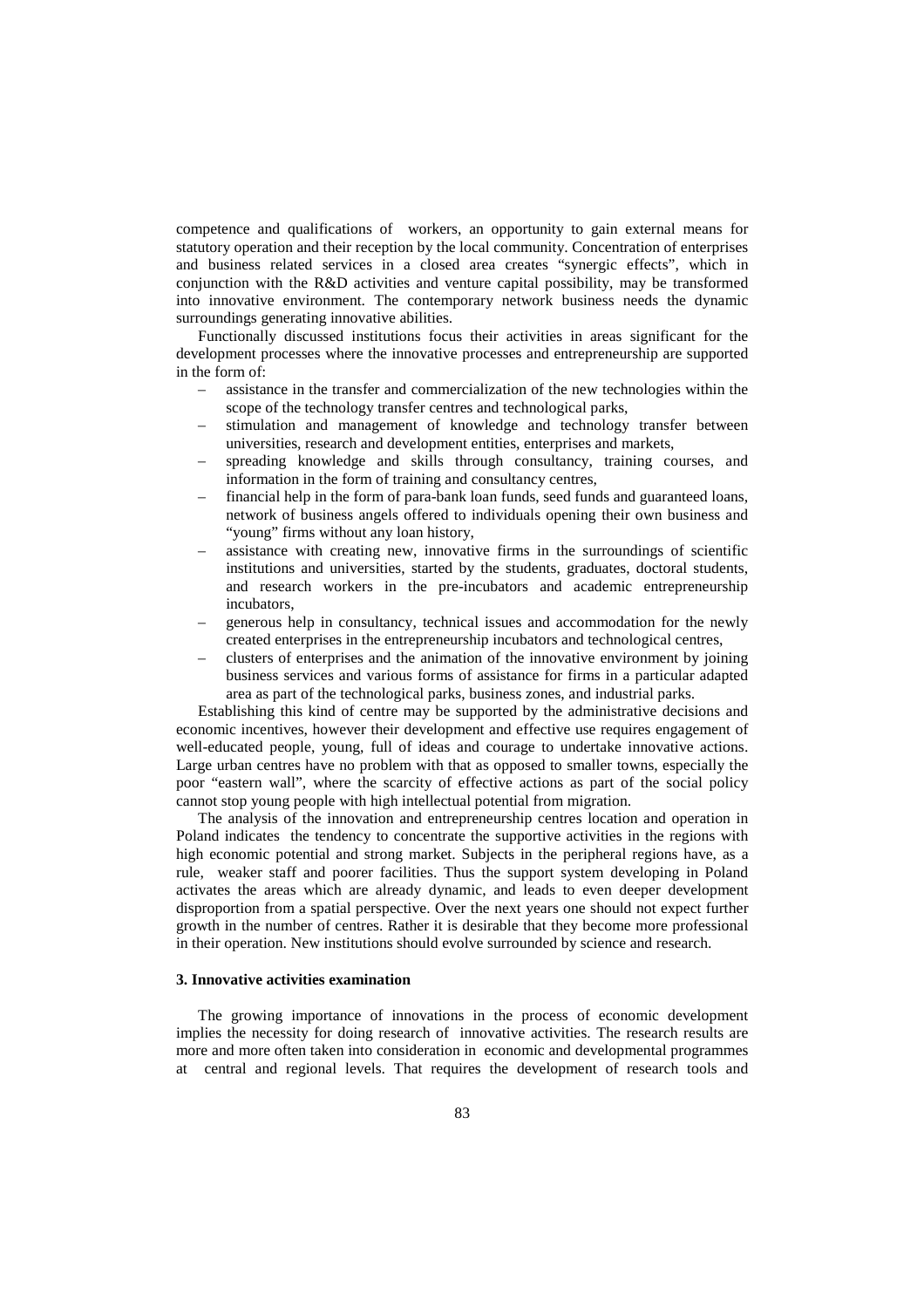methods of monitoring innovative processes in the economy, in order to, for example, select areas and the range of state intervention, evaluate the efficiency of the development strategies, and select proper instruments of support. Research is also conducted to improve the performance of the centres and measure their effectiveness. The results are extremely important to the management and employees of the centres.

Well-known methodologies of research concerning the innovative activities are mainly based on statistical descriptions. However, the measurement of the innovative activities level seems to be still imperfect compared to the measurement of economic variables such as production, investment, trade, or employment. Technological innovation is a very diversified economic category as it refers to products of different technological, economic and social importance ( as a jet engine, microprocessor, corkscrew). Completing technological innovations with organizational and marketing ones, additionally, makes this category complicated [5].

Two methods are used in the measurement of innovative activities. One is the so-called object-oriented method ( measuring the number and character of the existing innovations) and the other is the subject-oriented method ( research of enterprises which introduced innovations). In the object-oriented approach the data is gathered from the statistical research and company reports. The subject-oriented approach provides more information on individual innovation than the object-oriented method and patent research, but it informs of fewer number of innovations. Moreover, the applied in it sample selection is arbitrary and thus international comparability of the collected data is low.

The alternative and commonly used method of collecting data on innovations relies on surveying companies, referring to different aspects of the innovative process in the industry and service sector and the size of centres dedicated to industry, as well as factors strengthening or preventing innovation, effects of innovation, information sources for innovation, company activities and innovation diffusion. Due to applying subject-oriented approach it is easier to consider innovation with reference to other economic variables (such as production size, value added, employment) both at company and trade levels. This method is recommended and described by the Oslo Course Book [6].

At present the most important innovation indicators used are:

- Technological innovation: share in the examined population of firms which introduced a product, process and technology innovation in recent years.
- Non-technological innovation: share of companies which introduced marketing and organizational innovation.
- − Contribution: overall expenditure on innovation, share of companies realizing R&D, share of companies realizing R&D on regular basis.
- − Output: share in the product innovation turnover, share in the turnover of innovation of products new on the market.

Moreover, share of active companies in the international markets, cooperating in the innovative activities, cooperating with public scientific institutions, which received public support for innovative activities and applied for patents [7].

On account of the level of methodology development, the ways of collecting and analyzing data, in branches constituting the statistics of science, technology and innovation two groups of issues arise [5]. One group includes branches with well-developed, consolidated standard methodology. In the majority of countries data from these branches are collected and analyzed according to the commonly accepted international methodological instructions. These branches include:

statistics of the research and development activities (R&D),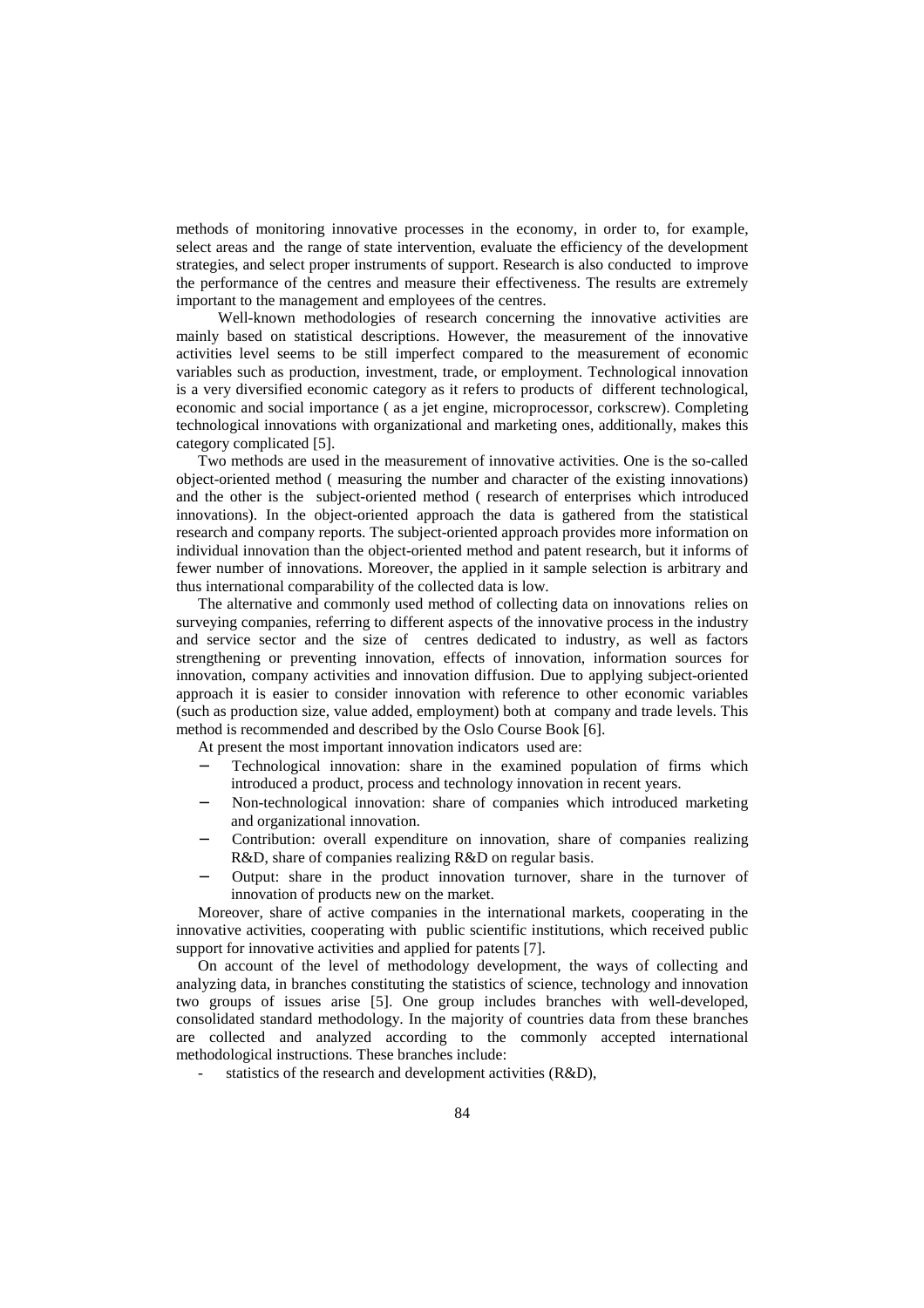- statistics of patents,
- statistics of innovation (in particular, the so-called subject-oriented method),
- balance of payments in the field of technology,
- high technology products and fields, and knowledge intensive services,
- indicators referring to human resources for science and technology,
- − bibliometrics.

The other group includes branches, whose methodology is at the development stage, and the indicators and data are not fully comparable (because in different countries they are collected according to different and constantly changing methodology). This group usually includes the following issues:

- application of advanced productive technologies,
- information and teleinformation technologies,
- indicators based on information from technological magazines (particularly concerning the "measurement": of innovations, e.g. LBIO indicators),
- − non-material investment,
- − "measurements" of organizational changes and non-technological innovations in companies,
- technology development forecast.
- studying the approach of society towards science and technology.

The indicators included in the first above-mentioned group can be divided into two basic categories. The first category, the so-called input indicators, refers to the resources allocated to the R&D activities. The aim of the indicators from the second group, the output indicators, is to measure the effects of activities and evaluate how the scientific and technological activities affect the operation of economy (impact indicators).

It is difficult to study the innovative activities in institutions belonging to the system of innovation. For example, technological parks operating in the world for many years, have introduced into their management system processes analysing the effects of their performance. Research is conducted on the basis of groups of indicators, for example [8]:

- key effectiveness indicators: value added for the local economy, sales and export increase, new jobs (including those requiring special qualifications), new investment (including: R&D activities, training, marketing, infrastructure), labour effectiveness changes (value added gross per person),
- medium-term indicators of effectiveness: number, survivability and pace of growth of start-ups, a number of foreign investments (number of jobs generated), technology exchange, attracting and retaining graduates, networking (between subjects inside and outside the park), starting business and providing services, funds gained for the activities of the park,
- short-term effectiveness indicators, the sum of income and expenditure, the percentage of the rented surface, number of firms within the park, the number of firms incubated, number of events (conferences, training courses, etc.) and the number of participants, number of firms requesting support, number of business contacts, number of companies, which were given support, number of links with scientific centres.

*International Association of Science Parks* studies the effectiveness of parks with [8]:

a matrix of indicators divided into – financial and non-financial, internal and external, short and long-term. The matrix of key indicators is divided into five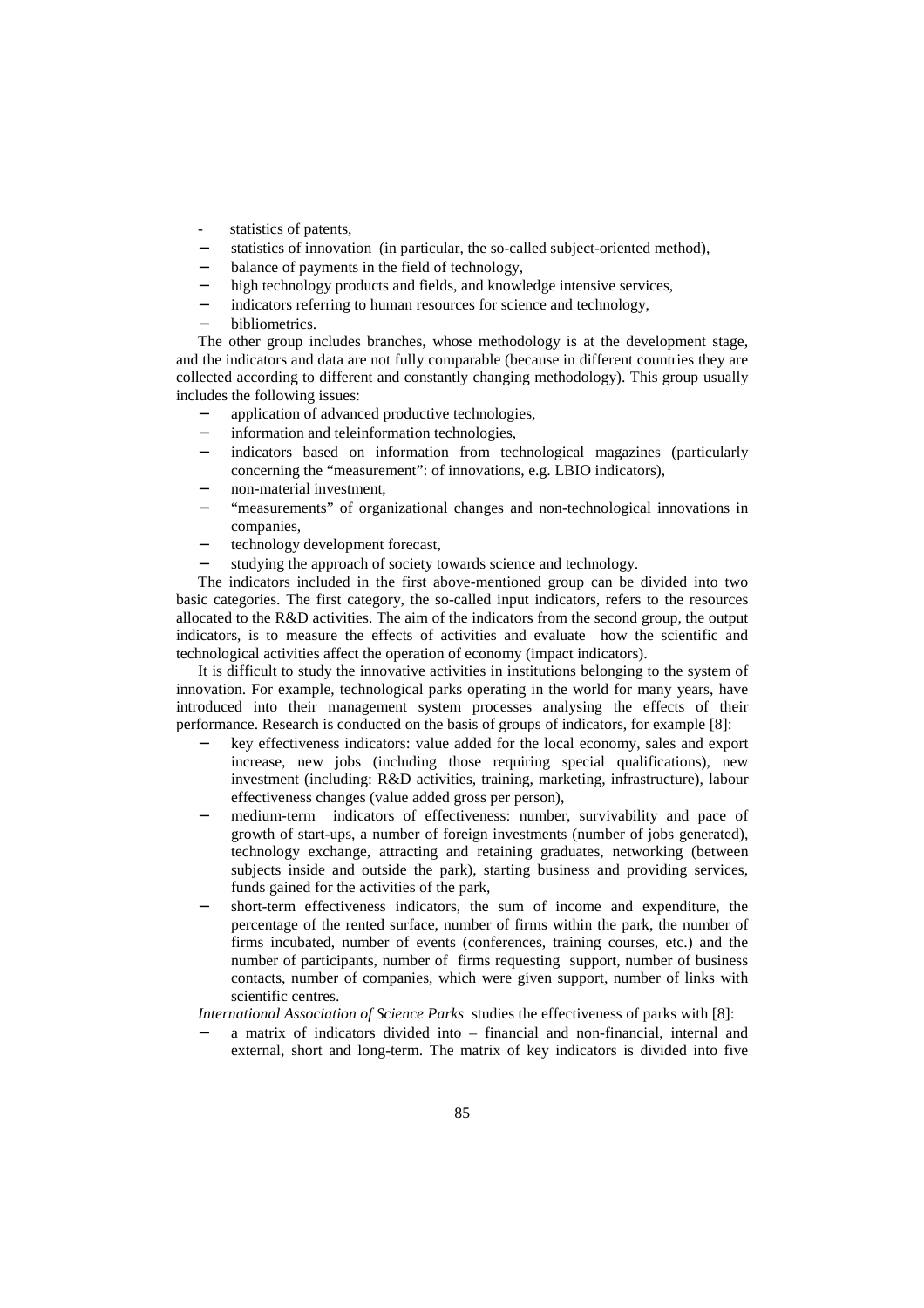categories: commercial dimension, shareholder's perspective, owner's perspective, brand and reputation, internal business processes,

Strategigram, an Internet tool used for studying the effectiveness and supporting strategic management of parks, based on indicators assigned to seven theme axes: Axis 1: Location and environment, Axis 2: Technology transfer, Axis 3: Target group of enterprises, Axis 4: Specialization level, Axis 5: Target markets, Axis 6: Networking, Axis 7: Management model.

Polish technological parks were put through benchmarking tests by commission of the Polish Agency of Enterprise Development in the years 2008 and 2010, with the application of indicators describing their activities. In the year 2010 the analysis was based on the Balanced Scorecard, a strategic management tool, invented by Robert Kaplan and David Norton and adapted to suit the specificity of parks. The parks were assessed within eight areas: the source of funding the technological park, operation activities, designing and creating the park, operation effectiveness, benefit for the park residents, network links between the park and residents, creation and transfer of knowledge, competence and experience [12].

## **4. Assessment method and classification of innovation and entrepreneurship centres**

The paper [3] presents an original methodology of evaluation and classification of innovation and entrepreneurship centre on the basis of two parameters: the level of technology and the innovative environment development. The selection results from the fundamental tasks assigned to the innovation and entrepreneurship centres. A specific map in the form of a matrix of ranks is created on the basis of the two parameters (fig.1). The map shows three ranks related to the level of technology (T-1,T-II, T-III) , and three ranks related to the innovative environment (R-I, R-II, R-III). Thus nine ranks of development of the objects classified (innovation and entrepreneurship centres) are defined on the map.



Fig. 1. Map in the form of rank matrix Source: the authors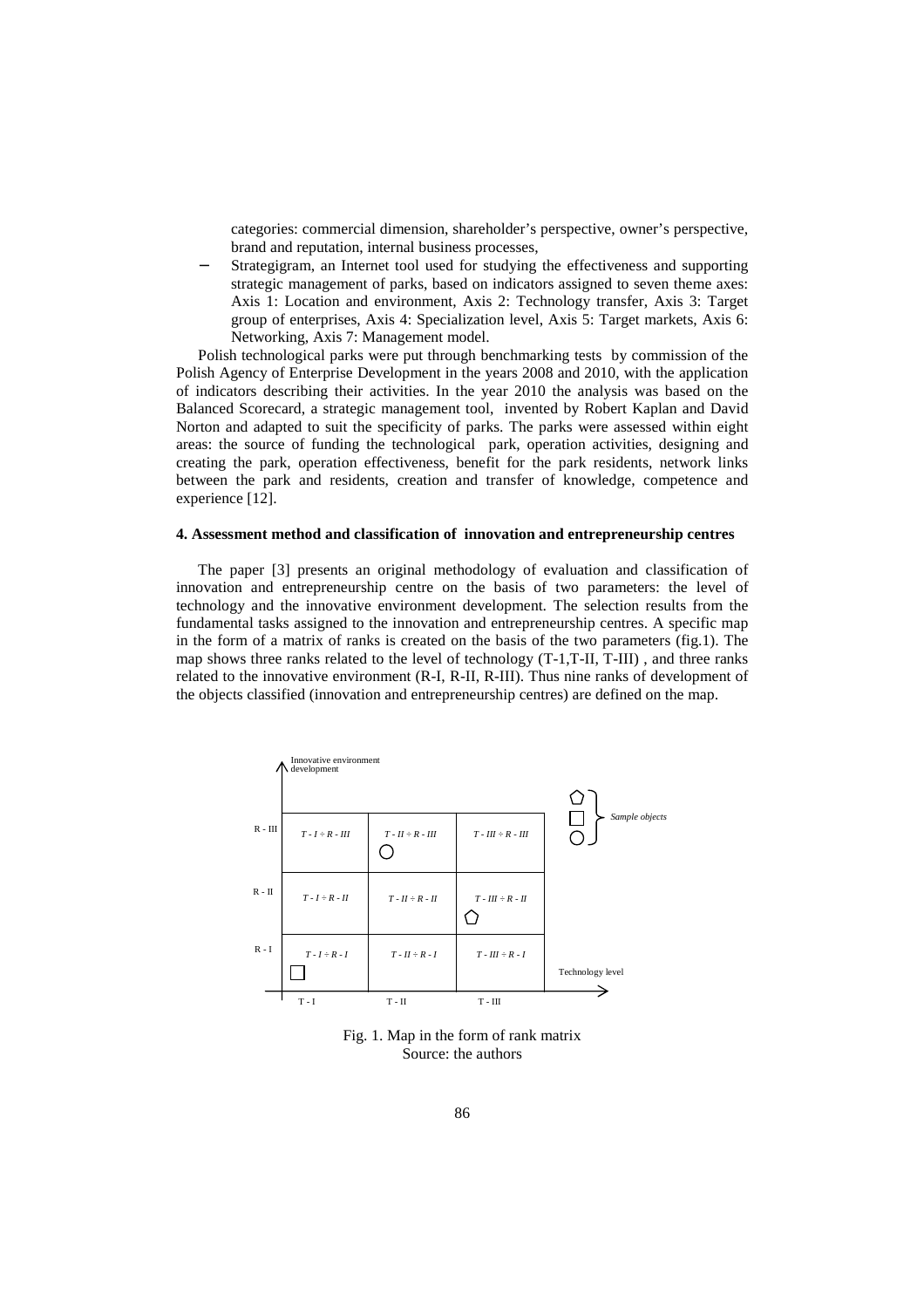Descriptive characteristics of the individual ranks are presented in table 1. These are very general qualitative characteristics, which can be helpful in determining quantitative characteristics and formulating criteria of assigning to particular ranks on the map.

| ruo, 1, Bescriptive enuruotensites or development rums |         |                                                                                                |                                                                                                      |                                                                                                    |  |  |  |  |  |  |
|--------------------------------------------------------|---------|------------------------------------------------------------------------------------------------|------------------------------------------------------------------------------------------------------|----------------------------------------------------------------------------------------------------|--|--|--|--|--|--|
|                                                        | $R-III$ | $T-I\div R-III$<br>Low technology level<br>High level of innovative<br>environment development | $T-II - R-III$<br>Average level of technology<br>High level of innovative<br>environment development | $T-III \div R-III$<br>High technology level<br>High level of innovative<br>environment development |  |  |  |  |  |  |
| environment<br>development<br>Innovative               | $R-II$  | $T-I\div R-II$<br>Low technology level<br>High level of innovative<br>environment development  | $T-H\div R-H$<br>Average technology level<br>Average level of innovative<br>environment development  | $T-III - R-II$<br>High technology level<br>Average level of innovative<br>environment development  |  |  |  |  |  |  |
|                                                        | $R-I$   | $T-I \div R-I$<br>Low technology level<br>Low level of innovative<br>environment development   | $T-II\div R-I$<br>Average level of technology<br>Low level of innovative<br>environment development  | $T-III \div R-I$<br>High level of technology<br>Low level of innovative<br>environment development |  |  |  |  |  |  |
| <b>RANKS</b>                                           |         | T-I                                                                                            | T-II                                                                                                 | T-III                                                                                              |  |  |  |  |  |  |
|                                                        |         | Technology level                                                                               |                                                                                                      |                                                                                                    |  |  |  |  |  |  |

Tab. 1. Descriptive characteristics of development ranks

Source: the authors [3]

Applying the quantitative criteria for assigning the studied organizations to particular ranks requires selecting measurable parameters and defining proper indicators. For that purpose a simple organization model as an object with two input and three output signals was suggested (Fig.2).



On the basis of the assumed model two indicators were defined. The technological level indicator  $w_T$ , which represents the percentage of innovative technological firms  $(y_T)$  with respect to the total number of subjects operating in the centre  $(x_{T1})$  and is calculated in the following way:

$$
w_T = \frac{y_{T1}}{x_{T1}}\tag{1}
$$

And the development of innovative environment  $w_R$ , which represents the percentage of innovative training  $(y_{R1})$  with respect to the total number of training courses  $(x_{R1})$  and is calculated in the following way: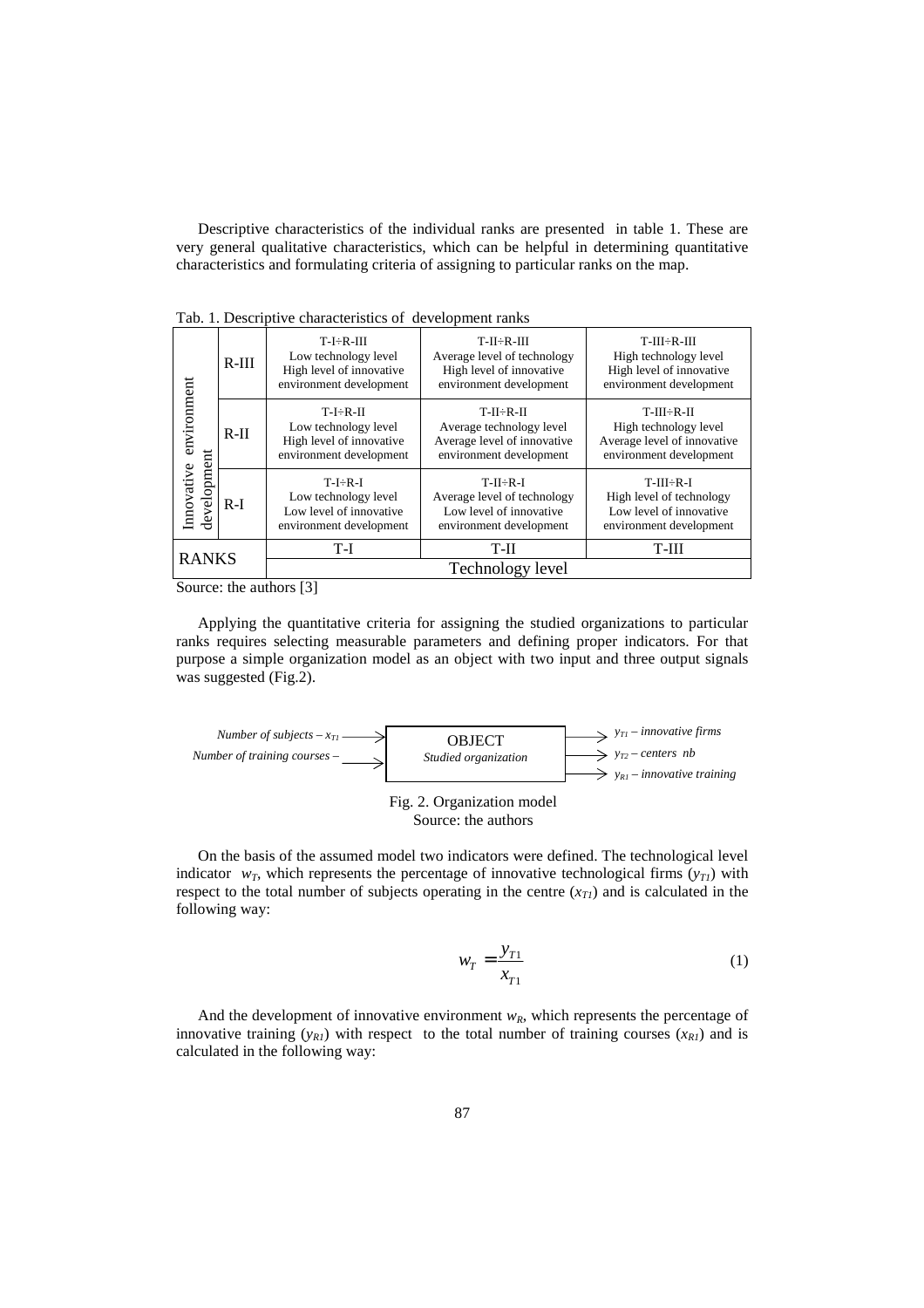$$
w_R = \frac{y_{R1}}{x_{R1}}\tag{2}
$$

The values of calculated indicators ( $w_T$ ,  $w_R$ ) and the parameter determining the number of scientific and research centres  $(y_{T2})$  assigned to each object investigated allow for placing them on the map considering the assumed assigning criteria. Sample criteria of assigning the relation type are presented in table 2.

| $R-III$ | $W_R \geq 50\%$         | $W_R \geq 50\%$                                         | $W_R \geq 50\%$                 |
|---------|-------------------------|---------------------------------------------------------|---------------------------------|
|         | $w_T=0$ and $y_{T2}=0$  | 0 $\langle W_T \times 75\%$ and $V_T \times 20$         | $w_T \ge 75\%$ and $y_{T2} > 0$ |
| $R-II$  | $25\% \leq w_R < 50\%$  | $25\% \leq W_R < 50\%$                                  | $25\% \leq W_R < 50\%$          |
|         | $w_T=0$ and $y_{1nb}=0$ | 0 <w<sub>T &lt; 75% and <math>y_{T2}</math> = 0</w<sub> | $w_T \ge 75\%$ or $y_{T2} > 0$  |
| $R-I$   | $W_R < 25\%$            | $W_R < 25\%$                                            | $W_R < 25\%$                    |
|         | $w_T=0$ and $y_{T2}=0$  | 0 <w<sub>T &lt; 75% and <math>y_{T2}</math> = 0</w<sub> | $w_T \ge 75\%$ or $y_{T2} > 0$  |
|         | T-I                     | T-H                                                     | T-III                           |

Tab. 2. Relation criteria of centre ranking

Source: the authors [3]

Relation criteria allow only for assigning the centre investigated to a selected rank on the map without indicating the relation between the centres within the ranks. Another assigning criterion is presented in the paper [9, 10], where the DEA (Data Envelopment Analysis) method was used as a tool of establishing partial order in multidimensional sets [11].

This method of ranking the innovation and entrepreneurship centres is not a typical statistical method. It allows to rank the centres in an individual way on the basis of the activity measurements in two areas, which can be applied in benchmarking procedures. According to the ranking suggested the affiliation to the development rank is determined by the subjective choice of parameters and the way they are calculated, which should be taken into consideration while generalizing the evaluation of resources.

#### **5. Technological parks-research results**

Technological Parks constitute an important group in the infrastructure of the innovation systems. The paper [3] presents study results conducted for 15 Technological Parks for the data from the year 2007. The group was composed of five organizationallyadvanced parks, conducting a complete range of statutory activities, and ten Parks at the initial stage of their development with a limited range of activities. Development changes dynamics can be observed in the studies of the 15 Parks on the basis of the data obtained from the subsequent years. Table 3 contains a list of Parks for which research was conducted. The Parks were assigned letter codes used for identifying the objects in the further part of the paper.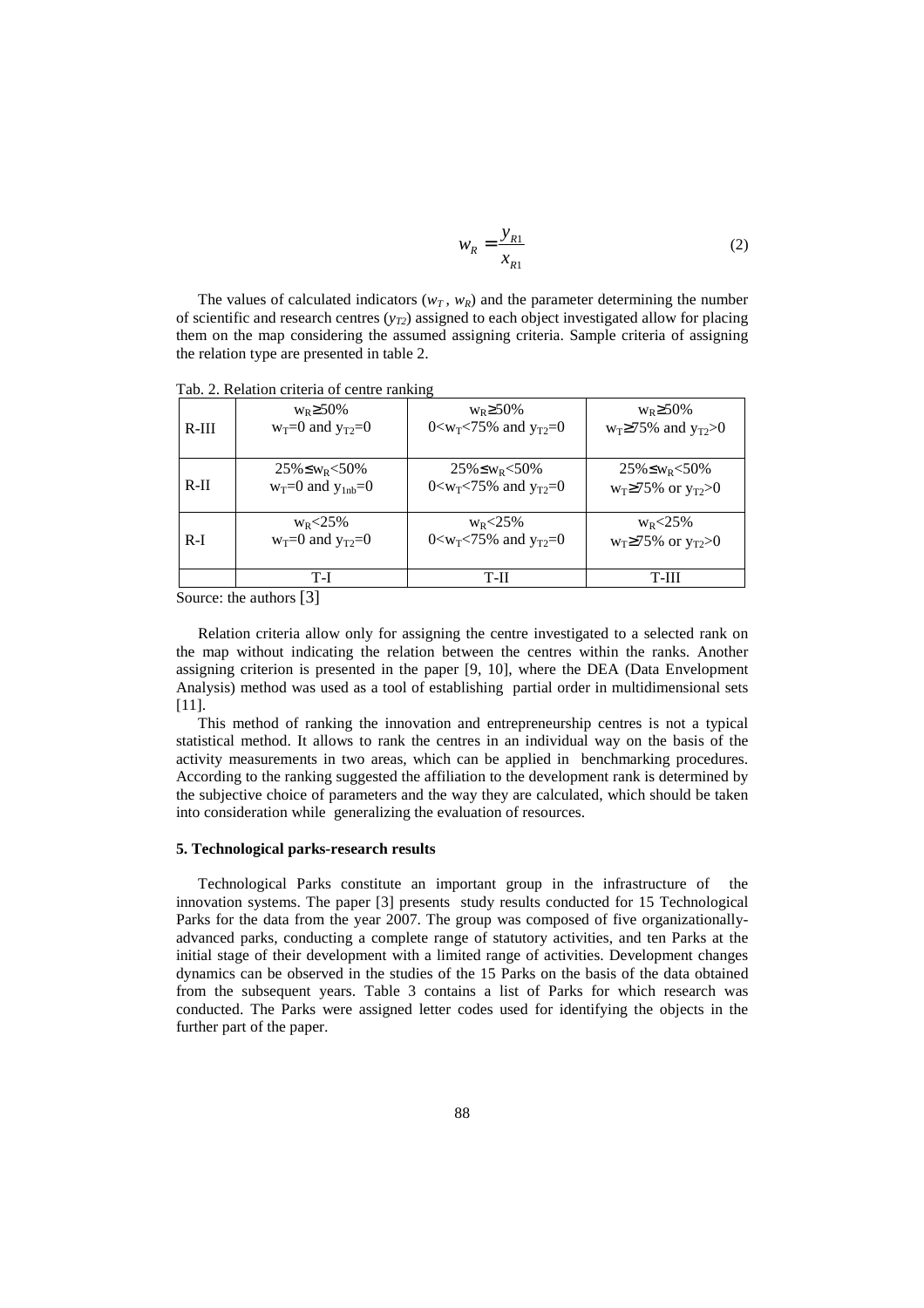|                | Tab. 3. Technological parks- objects examined             |             |               |
|----------------|-----------------------------------------------------------|-------------|---------------|
| No.            | <b>Technological Park Name</b>                            | <b>Town</b> | Code          |
| 1              | Bełchatowsko-Kleszczewski Park Przemysłowo-Technologiczny | Bełchatów   | A             |
| $\overline{c}$ | Gdański Park Naukowo-Technologiczny                       | Gdańsk      | B             |
| 3              | Pomorski Park Naukowo-Technologiczny                      | Gdynia      | $\mathcal{C}$ |
| 4              | Park Naukowo-Technologiczny, TECHNOPARK"                  | Gliwice     | D             |
| 5              | Park Naukowo-Technologiczny                               | Koszalin    | E             |
| 6              | Krakowski Park Technologiczny                             | Kraków      | F             |
| 7              | Łódzki Regionalny Park Naukowo-Technologiczny             | Łódź        | G             |
| 8              | Płocki Park Przemysłowo-Technologiczny                    | Płock       | H             |
| 9              | Nickel Technology Park Poznań                             | Poznań      | T             |
| 10             | Poznański Park Naukowo-Technologiczny                     | Poznań      | J             |
| 11             | Park Naukowo-Technologiczny Polska - Wschód               | Suwałki     | K             |
| 12             | Szczeciński Park Naukowo-Technologiczny                   | Szczecin    | L             |
| 13             | Tarnowski Park Naukowo-Technologiczny                     | Tarnów      | М             |
| 14             | Toruński Park Technologiczny                              | Toruń       | N             |
| 15             | Wrocławski Park Technologiczny                            | Wrocław     | O             |

The indicators  $w_T$ ,  $w_R$  were calculated on the basis of the data from the years: 2007, 2009, 2010. Their level of development was also determined. The analysis results are presented in table 4. The source data for the study were obtained from the reports of the Association of the Innovation and Entrepreneurship Centres Organizers in Poland and telephone surveys conducted by the authors.

| No.         | Code        | 2007  |          |       |         | 2009    |       |                |       |        | 2010   |       |                |       |         |        |
|-------------|-------------|-------|----------|-------|---------|---------|-------|----------------|-------|--------|--------|-------|----------------|-------|---------|--------|
|             |             | $W_T$ | $y_{T2}$ | $W_R$ | $T - X$ | $R-X$   | $W_T$ | $y_{T2}$       | $W_R$ | T-X    | $R-X$  | $W_T$ | $v_{T2}$       | $W_R$ | $T - X$ | $R-X$  |
| $\mathbf 1$ | A           | 0.30  | $\theta$ | 0,30  | T-II    | $R-II$  | 0,16  | 1              | 0,30  | T-III  | $R-II$ | 0.00  | $\theta$       | 0,33  | T-I     | $R-II$ |
| 2           | B           | 0.71  | $\theta$ | 0,67  | T-II    | $R-III$ | 0.00  | 3              | 0.17  | T-III  | R-I    | 0,00  | 3              | 0,43  | T-III   | $R-II$ |
| 3           | $\mathbf C$ | 0.13  | 0        | 0,14  | T-II    | $R-I$   | 0.11  | $\overline{c}$ | 0.25  | T-III  | $R-II$ | 0.08  | $\overline{c}$ | 0,18  | T-III   | $R-I$  |
| 4           | D           | 1.00  | $\theta$ | 0.17  | $T-III$ | $R-I$   | 0.33  | 0              | 0.11  | $T-II$ | $R-I$  | 0,43  | $\theta$       | 0,00  | $T-II$  | $R-I$  |
| 5           | E           | 0,00  | 0        | 0,33  | T-I     | $R-II$  | 0,00  | 0              | 0,14  | T-I    | R-I    | 0,00  | $\theta$       | 0,14  | T-I     | R-I    |
| 6           | F           | 0.18  | $\theta$ | 0.33  | T-II    | $R-II$  | 0.18  | 3              | 0.25  | T-III  | R-II   | 0.01  | $\theta$       | 0,23  | T-II    | R-I    |
| 7           | G           | 0,00  | $\theta$ | 0,31  | T-I     | $R-II$  | 0,00  | $\theta$       | 0,33  | T-I    | $R-II$ | 0,00  | $\theta$       | 0,31  | T-I     | $R-II$ |
| 8           | H           | 0,00  | $\theta$ | 0,27  | T-I     | $R-II$  | 0,00  | 0              | 0,27  | T-I    | $R-II$ | 0,36  | $\overline{c}$ | 0,27  | $T-III$ | $R-II$ |
| 9           | I           | 0,02  | 3        | 0,43  | $T-III$ | $R-II$  | 0.19  | 3              | 0,27  | T-III  | $R-II$ | 0,20  | 3              | 0,31  | T-III   | R-II   |
| 10          | J           | 0,00  | $\theta$ | 0,20  | T-I     | $R-I$   | 0,00  | $\theta$       | 0,33  | T-I    | R-II   | 0,00  | 0              | 0,33  | T-I     | $R-II$ |
| 11          | $\mathbf K$ | 0,00  | $\theta$ | 0,43  | T-I     | $R-II$  | 0,00  | 0              | 0,29  | T-I    | R-II   | 0,00  | $\theta$       | 0,17  | T-I     | R-I    |
| 12          | L           | 0,00  | $\theta$ | 0,20  | T-I     | $R-I$   | 0,91  | 0              | 0,00  | T-III  | $R-I$  | 0,91  | 0              | 0,00  | T-III   | $R-I$  |
| 13          | М           | 0,00  | $\theta$ | 0,50  | T-I     | $R-III$ | 0,00  | $\mathcal{I}$  | 0,40  | T-III  | $R-H$  | 0,00  | 1              | 0,33  | T-III   | $R-H$  |
| 14          | $\mathbf N$ | 0.83  | 1        | 0,23  | $T-III$ | $R-I$   | 0,31  | 1              | 0,27  | T-III  | $R-II$ | 0,22  | 1              | 0,31  | $T-III$ | $R-II$ |
| 15          | $\mathbf 0$ | 0,00  | $\theta$ | 0,11  | T-I     | R-I     | 0,07  | 0              | 0,00  | $T-II$ | $R-I$  | 0.09  | 0              | 0,20  | $T-II$  | $R-I$  |

Tab. 4. Objects examined – analysis results

Source: the authors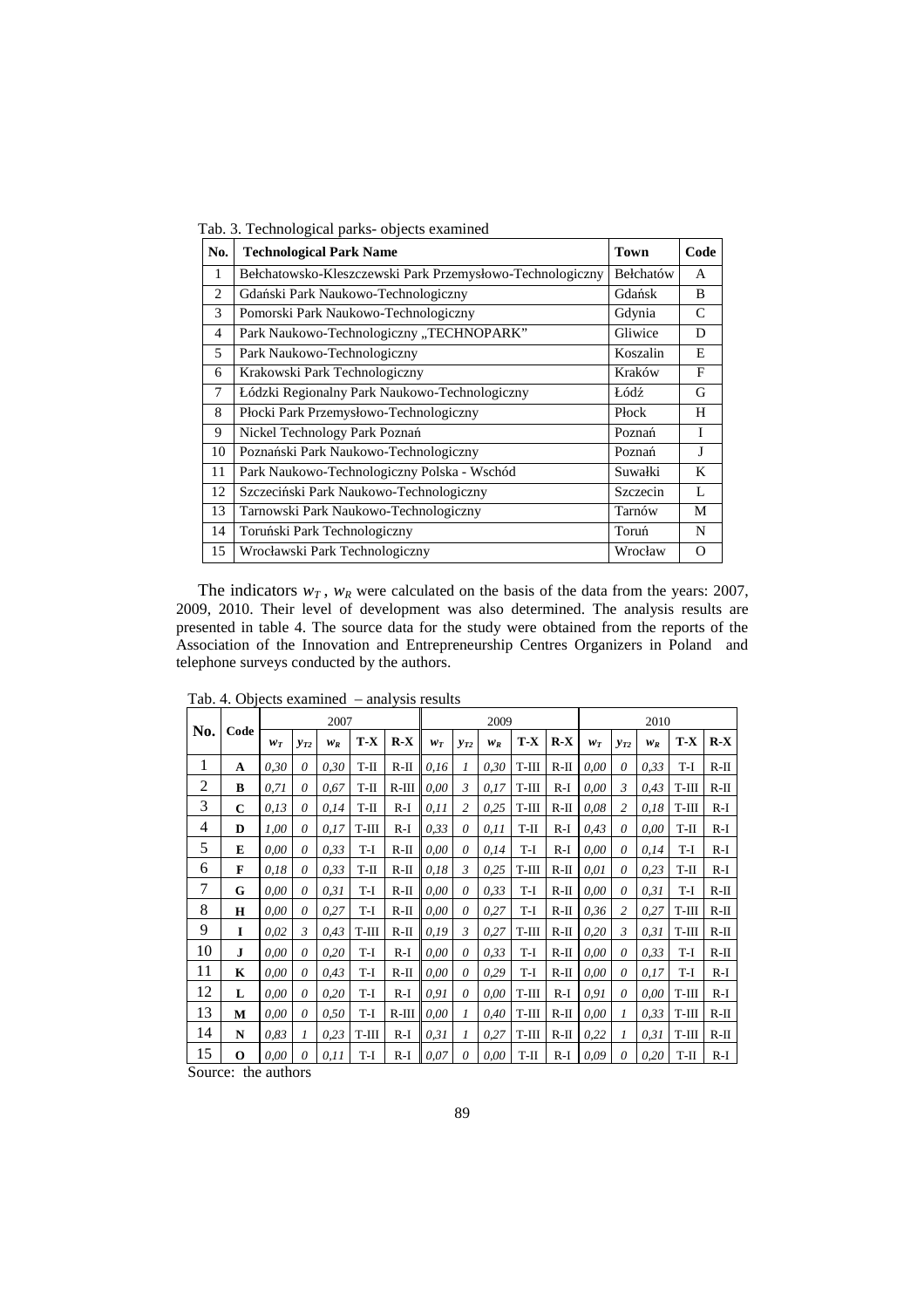A rank matrix (map) for the objects examined is shown in figure 3. The location of the individual objects on the map in subsequent years ( an element in the shape of a cirle-2007, a pentagon-2009, a square-2010).



Fig. 3. Rank matrix for technological parks Source: the authors

Many objects change their location on the map in subsequent years, which is a reflection of changes connected with their structure and principles of functioning. The bar charts (fig.4) show the numbers of objects assigned to individual ranks in subsequent years. It is easy to observe that the largest growth occurred in ranks: T-II÷ R-I and T-III÷R-II.



Fig. 4. Location changes on the rank map Source: the authors

The Dynamics of changes with relation to every of the 15 objects analyzed (technological parks) is shown by arrow graphs in figure 5. The first arrow in every graph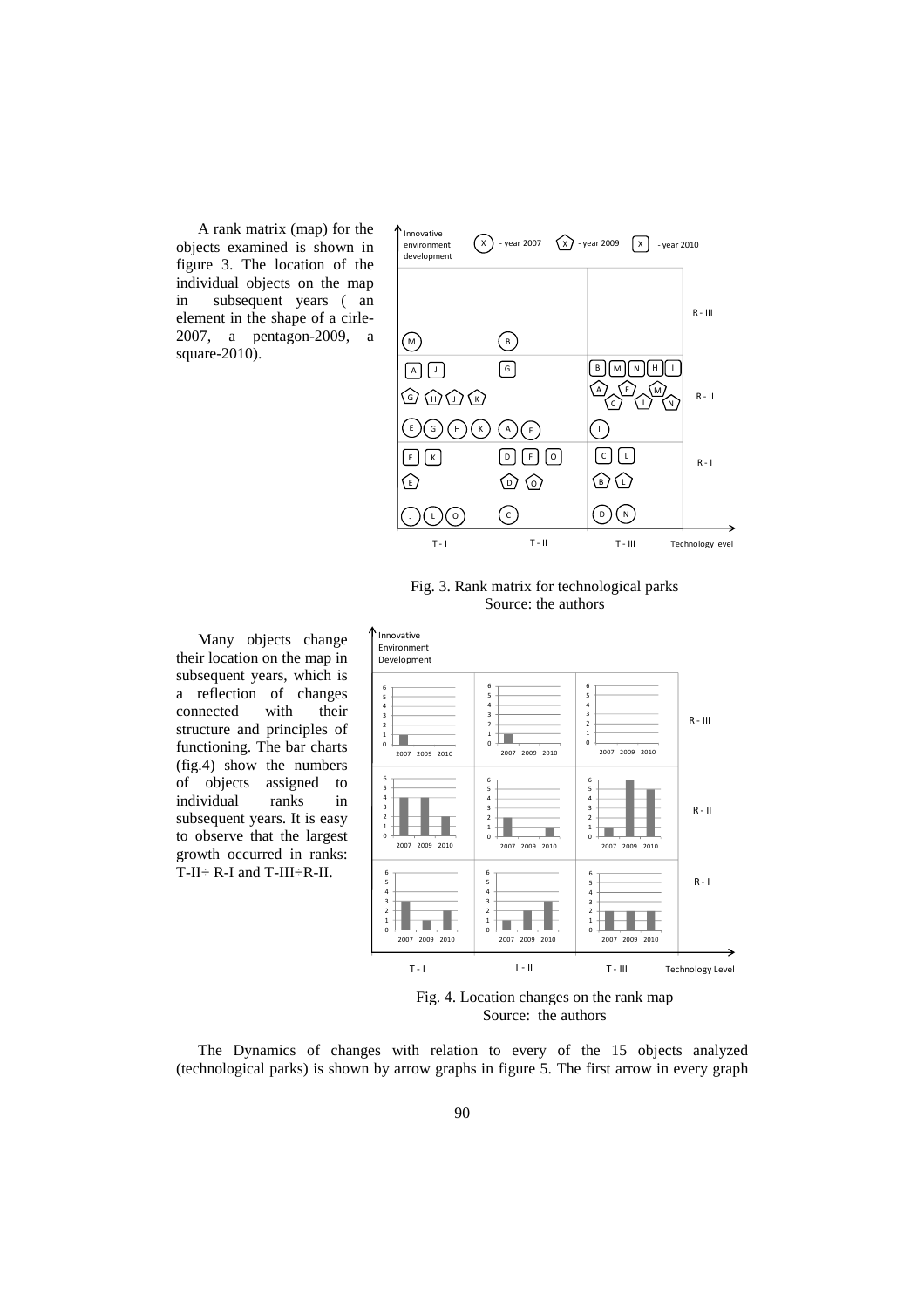represents changes between the years 2007-2009, the second arrow represents the changes between the years 2009-2010.



Fig. 5. Changes in the location of objects on the rank map in respective years Source: the authors

Changes dynamics can be determined by the set of integers ranging from  $\langle -2, +2 \rangle$ , assuming that the changes measure is the difference between the phase number for the final (year 2010) and initial (year 2007) position. Positive numbers mean transfer to a higher phase, which is associated with development. Negative numbers indicate transfer to a lower phase. The analysis results showing the dynamics of changes are shown in figure 6. Changes are presented separately for both parameters creating the map (technology level and innovative environment development). Average values were assumed as combined measures for the 15 examined objects. The average growth in technology level is positive and is 0.57 while the innovative environment development is negative with its value -0.14.



Fig. 6. Dynamics of changes for development ranks Source: the authors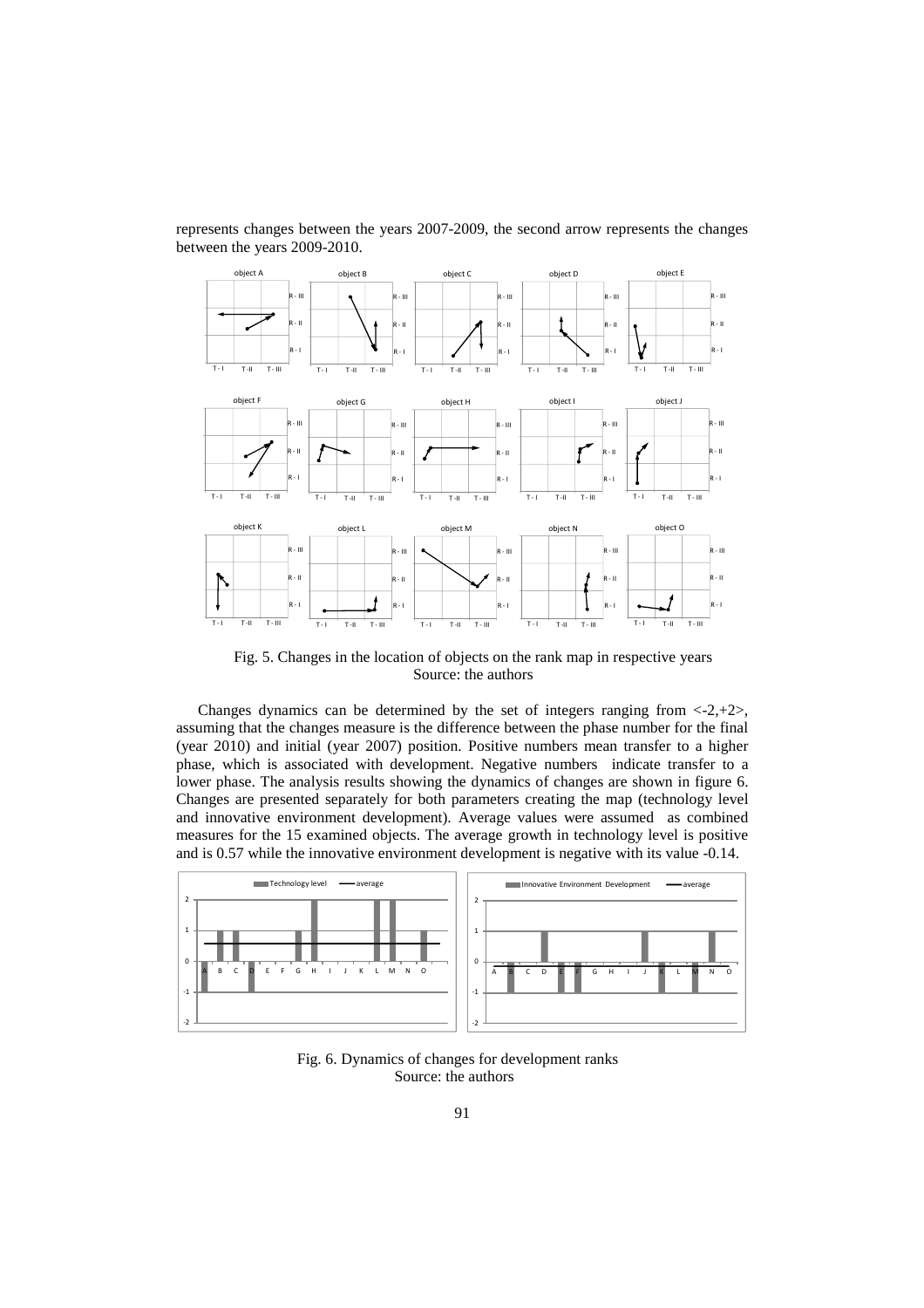A positive tendency can be observed. The number of objects with higher level of technology increased, which contributes to economic development. Whereas no oriented changes connected with the development of the innovative environment (very little value of average changes) can be observed. Thus the rank in this area can be considered stable.

# **6. Conclusions**

Creating innovation systems is a new form of economic and innovative activities, generating demand for research and innovations. Fostering entrepreneurship on the border of science and economy is a challenge for Poland and the growing system of support. It is the innovative subjects operating within the sphere of advanced technologies that are the key to enhancing competitiveness, restructuring and modernizing the economy.

Technological and Scientific Parks are an essential element of innovative systems in Poland. Their most important task is to support enterprises in inventing innovative goods and services, making research infrastructure available, and also making contacts easier between entrepreneurs and scientists, administration representatives and investors interested in financial support of their crucial business ideas.

Polish parks owe faster pace of development and a better quality of infrastructure facilities to resources from the European Funds. The construction of new buildings is financed from these resources (e.g. activity 5.3 Operational Programme: Innovative Economy, "Supporting Innovation Centres" and 1.3 Operational Programme: Eastern Poland Development, "Supporting Innovations") as well as providing them with modern equipment needed in generating new products. These resources also allow to operate the entrepreneurship incubators, which support newly started companies at the stage of preincubation and incubation.

Present methods of evaluating subjects' activities towards innovations do not satisfy all the needs. Hence the concept of the presented approach to the way of examining and evaluating the infrastructure of innovation systems on the basis of a bi-parametrical model. The measures of key functions performed by the technological parks were assumed as the model parameters. They were defined as technology level and innovative environment development. The assumption of the bi-parametrical model allows for presenting the examined centres as points in the plane, and creating a kind of map as a rank matrix, which illustrates their functional location in a simple way. In a bi-parametrical model one avoids evaluation determined according to the linear order, and while comparing the centres one can account their uniqueness.

Research results of the technological parks activities refer to a short period of time and in order to formulate generalizations they need to be continued. However, positive tendencies indicated in this paper may prove the programme of creating technological parks successful. After the period of creating and fostering the innovative environment, the present technological parks focus their activities on the transfer of technology- at the time of research seven parks were transferred to higher levels of technological development, and only three reached higher levels of innovative environment development.

### **References**

- 1. Nauka i Technika w Polsce w 2008 roku, GUS, Warszawa, 2010, pp.137.
- 2. Chesbrough H.: The Logic of Open Innovation: Managing Intellectual Property, California Management Review 45(3), 2003.